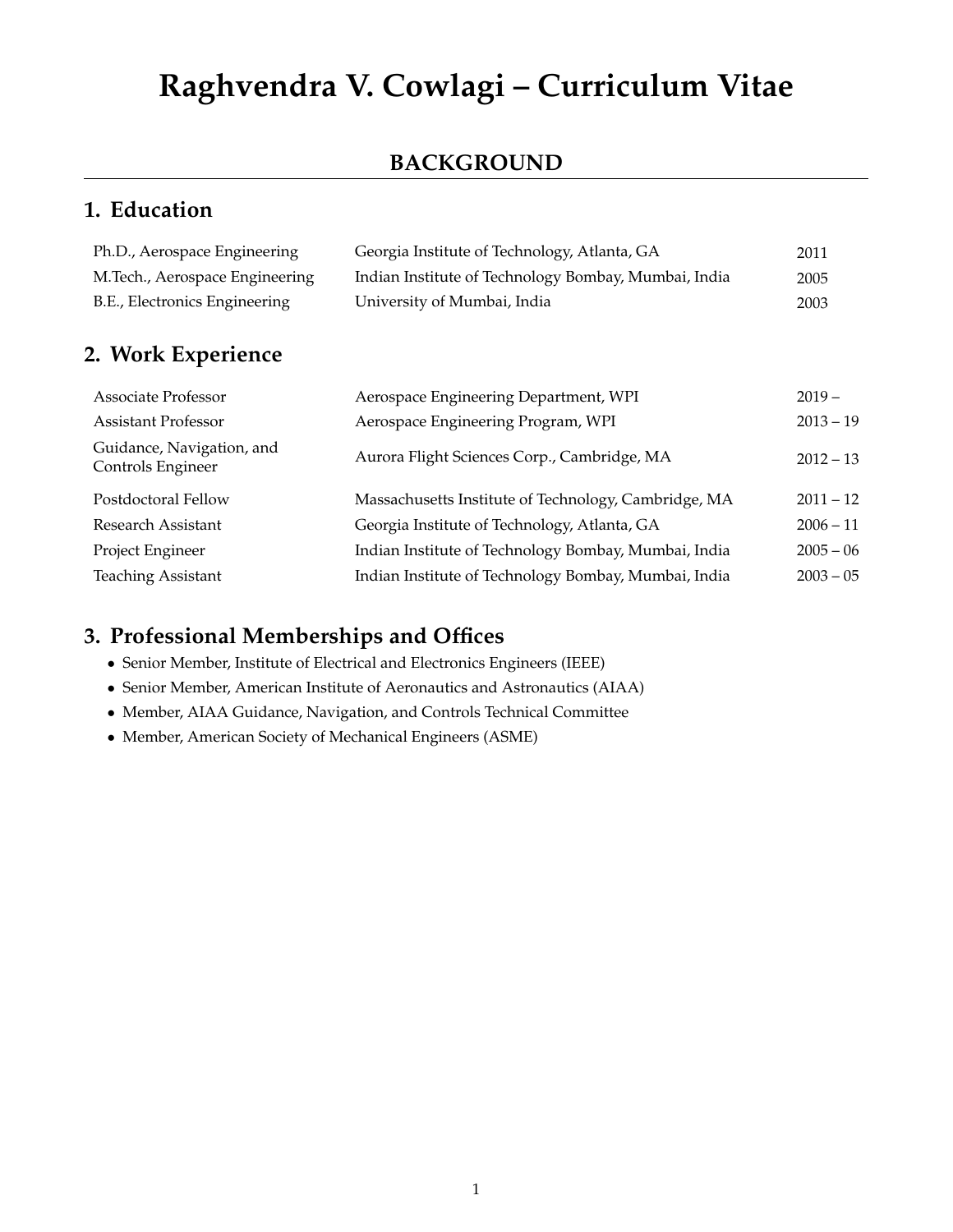# **4. Honors and Awards Related to Scholarship**

#### **4a. National and International Recognition**

- 2016 Air Force Office of Scientific Research *Young Investigator Research Program (YIP)* award
- *Student Best Paper* award, 2009 American Control Conference, St. Louis, MO, USA
- 2005 *Aeronautical Society of India award* for Outstanding Performance in the M.Tech. degree program

#### **4b. Within WPI**

- 2017 Sigma Xi *Outstanding Junior Faculty* award
- *James Nichols Heald Research Fund,* September 2016 and September 2018
- 2016 Department of Mechanical Engineering *Excellence in Research* award

#### **4c. Other**

- Journal of Guidance, Control, and Dynamics *Excellent Reviewer* recognition, December 2016.
- *Best Presentation* awards: 2009 & 2010 American Control Conferences.
- American Automatic Control Council *Travel award* for the 2009 American Control Conference, St. Louis, MO, USA.
- IEEE-ICRA *Travel award* for the International Conference on Robotics & Automation 2012, St. Paul, MN, USA.

#### **4d. As Advisor or Nominator**

- 2019 WPI Sigma Xi Outstanding Doctoral Dissertation Award to Dr. Benjamin Cooper (former Ph.D. student)
- First place in 2017 WPI Graduate Research Innovation Exchange (GRIE) graduate category to Dr. Benjamin Cooper (former Ph.D. student)
- 2017 AIAA GNC *Undergraduate Conference Experience travel award* to Mr. Keith P. Rockwood (AE B.S. student, class of 2017).

# <span id="page-1-0"></span>**5. Publications**

#### **Notes:**

- Names of student co-authors are underlined.
- In the controls research community, it is standard practice at all leading conferences to demand full manuscripts at the time of initial submission (instead of an extended abstract, as are widely accepted in other communities). These drafts are then subjected to peer review similar to a journal article, but no rebuttal or revisions are allowed. Due to this peer review process, papers in leading conferences in the control engineering community are considered significant contributions to the technical literature. Such papers are indicated below under the heading *"Peer-Reviewed Conference Papers."*

### **5a. Peer-Reviewed Journal Articles**

- 14. J. Fang, Z. Zhang, and R. V. Cowlagi, "Decentralized route-planning for multi-vehicle teams to satisfy a subclass of linear temporal logic specifications," *Automatica*, in review.
- 13. Z. Zhang, R. Du, and R. V. Cowlagi, "Randomized sampling-based trajectory optimization for uavs to satisfy linear temporal logic specifications," *Aerospace Science and Technology*, vol. 96, p. 105591, January 2020.
- 12. R. Du and R. V. Cowlagi, "Interactive sensing and planning for a quadrotor vehicle in partially known environments," *Journal of Guidance, Control, and Dynamics*, vol. 42, no. 7, pp. 1601–1611, July 2019.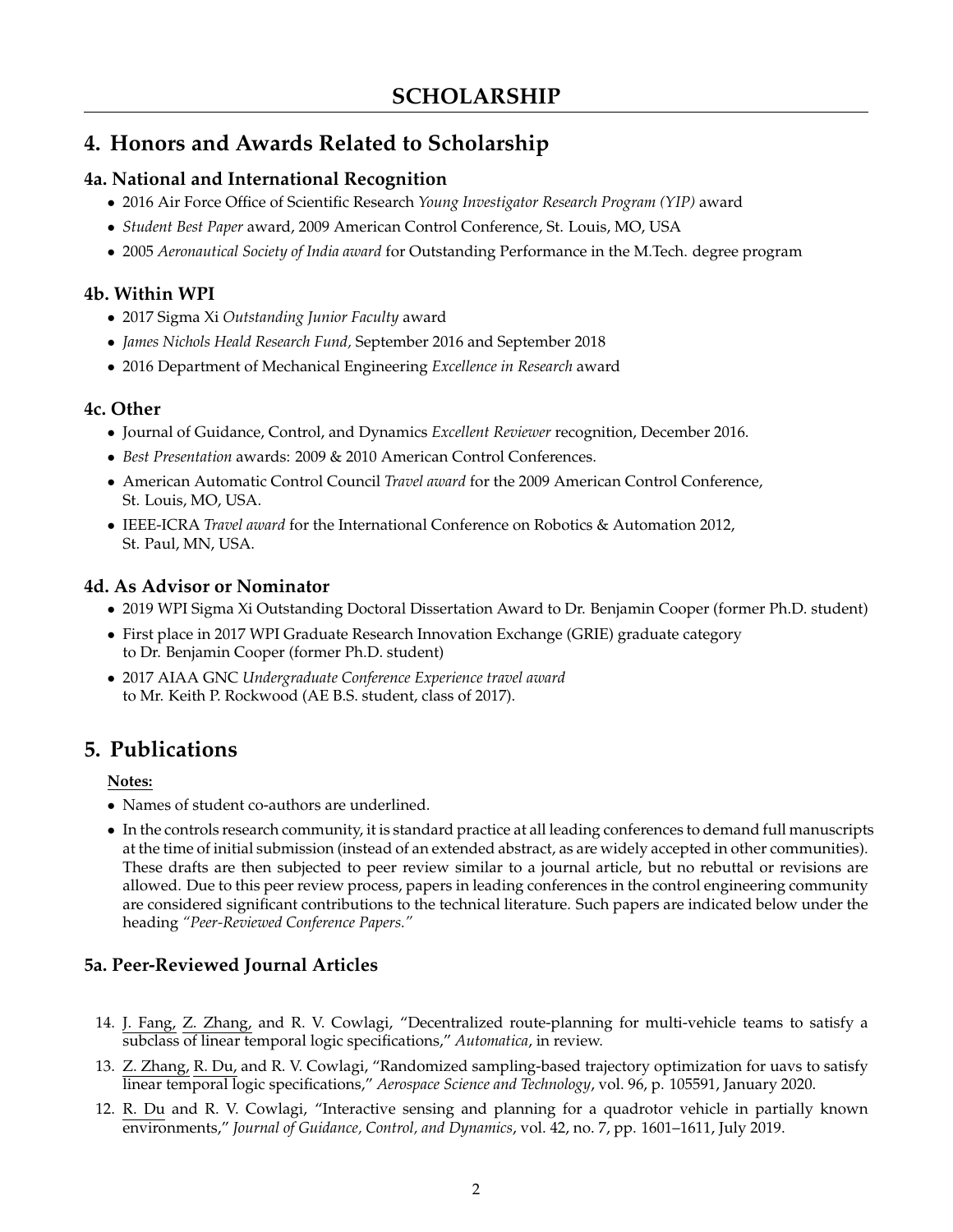- 11. B. S. Cooper and R. V. Cowlagi, "Interactive planning and sensing in unknown static environments with taskdriven sensor placement," *Automatica*, vol. 105, no. 7, pp. 391–398, July 2019.
- 10. B. S. Cooper and R. V. Cowlagi, "Path-planning with waiting in spatiotemporally-varying threat fields," *PLoS ONE*, vol. 13, no. 8, p. e0202145, August 2018.
- 9. R. V. Cowlagi, J. P. Sperry, and J. C. Griffin, "Unmanned aerial vehicle trajectory optimization for executing intelligent tasks," *Journal of Guidance, Control, and Dynamics*, vol. 41, no. 6, pp. 1389–1396, June 2018.
- 8. R. V. Cowlagi, "Hierarchical trajectory optimization in hybrid dynamical systems," *Automatica*, vol. 77, no. 3, pp. 112–119, 2017.
- 7. R. V. Cowlagi and Z. Zhang, "Route guidance for satisfying temporal logic specifications on aircraft motion," *Journal of Guidance, Control, and Dynamics*, vol. 40, no. 2, pp. 390–401, 2017.
- 6. R. V. Cowlagi and J. H. Saleh, "Coordinabilty and consistency: Application of systems theory in accident prevention and system safety," *Journal of Loss Prevention in the Process Industries*, vol. 33, pp. 200–212, January 2015.
- 5. R. V. Cowlagi and P. Tsiotras, "Curvature-bounded traversability analysis for motion planning of mobile robots," *IEEE Transactions on Robotics*, vol. 30, no. 4, pp. 1011–1019, 2014.
- 4. R. V. Cowlagi and J. H. Saleh, "Coordinability and consistency in accident causation and prevention: Formal system-theoretic concepts for safety in multilevel systems," *Risk Analysis*, vol. 33, no. 3, pp. 420–433, 2013.
- 3. R. V. Cowlagi and P. Tsiotras, "Hierarchical motion planning with dynamical feasibility guarantees for mobile robotic vehicles," *IEEE Transactions on Robotics*, vol. 28, no. 2, pp. 379 – 395, 2012.
- 2. R. V. Cowlagi and P. Tsiotras, "Multi-resolution motion planning for autonomous agents via wavelet-based cell decompositions," *IEEE Transactions on Systems, Man and Cybernetics: Part B - Cybernetics*, vol. 42, no. 5, pp. 1455–1469, 2012.
- 1. J. H. Saleh, K. Marais, E. Bakolas, and R. V. Cowlagi, "Highlights from the literature on accident causation and system safety: Review of major ideas, recent contributions, and challenges," *Reliability Engineering and System Safety*, vol. 95, no. 11, pp. 1105–1116, 2011.

#### **5b. Peer-Reviewed Conference Papers**

- 38. C. L. St. Laurent and R. V. Cowlagi, "Depth-first coupled sensor configuration and path-planning in unknown static environments," in *Proceedings of the 2021 European Control Conference*, 2021, in review.
- 37. R. V. Cowlagi, R. C. Debski, and A. M. Wyglinski, "Risk quantification for automated driving using information from v2v basic safety messages," in *2021 IEEE 93rd Vehicular Technology Conference (VTC2021-Spring)*, Helsinki, Finland, 25–28 April 2021, in review.
- 36. C. L. St. Laurent and R. V. Cowlagi, "Coupled sensor configuration and path-planning in unknown static environments," in *Proceedings of the 2021American Control Conference*, 2021, in review.
- 35. J. Fang, H. Zhang, and R. V. Cowlagi, "Interactive route-planning and mobile sensing with a team of robotic vehicles in an unknown environment," in *Proceedings of the AIAA Guidance, Navigation, and Control Conference, 2021 AIAA SciTech Forum & Exposition*, 2021.
- 34. N. Kanthasamy, A. M. Wyglinski, and R. V. Cowlagi, "Effects of interference on beamforming-enabled vehicular networks in multipath propagation environments," in *2020 IEEE 91st Vehicular Technology Conference (VTC2020- Spring)*, Antwerp, Belgium, 25–28 May 2020.
- 33. B. S. Cooper and R. V. Cowlagi, "Decentralized interactive planning and sensing in an unknown spatiotemporal threat field," in *2019 Sixth Indian Control Conference (ICC)*, Hyderabad, India, 18–20 December 2019, pp. 110– 115.
- 32. B. S. Cooper and R. V. Cowlagi, "Interactive planning and sensing in spatiotemporally varying uncertain environments," in *2019 18th European Control Conference (ECC)*, Naples, Italy, 25–28 June 2019, pp. 2058–2064.
- 31. Z. Zhang and R. V. Cowlagi, "A fast sampling-based optimal route-planning algorithm to satisfy linear temporal logic specifications," in *Proceedings of the Guidance, Navigation, and Control Conference, 2018 AIAA SciTech Forum & Exposition*, no. AIAA 2018-1590, Kissimmee, FL, USA, January 8–12 2018.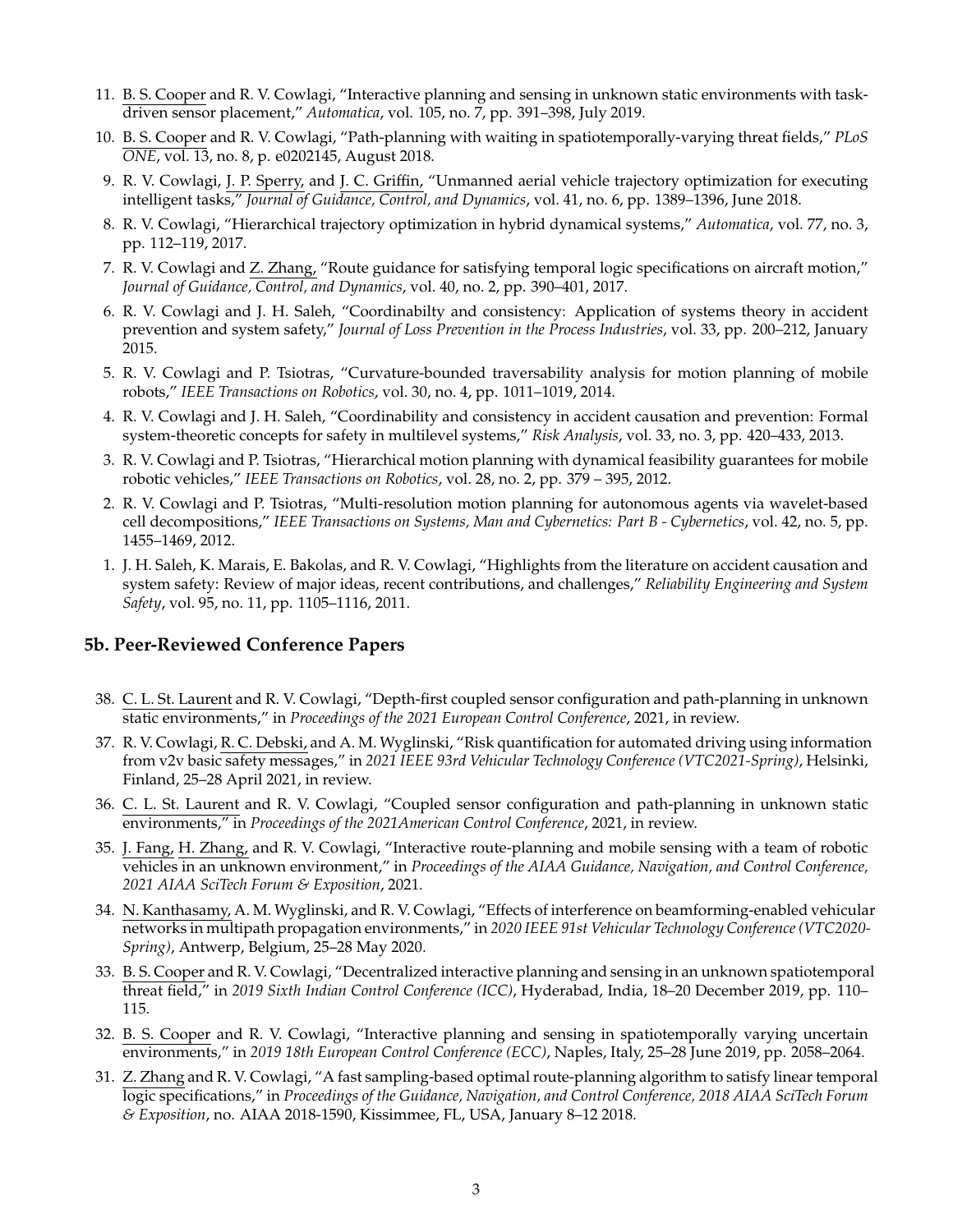- 30. J. Fang, Z. Zhang, and R. V. Cowlagi, "Decentralized route-planning to satisfy global linear temporal logic specifications on multiple aircraft," in *Proceedings of the Guidance, Navigation, and Control Conference, 2018 AIAA SciTech Forum & Exposition*, no. AIAA 2018-1862, Kissimmee, FL, USA, January 8–12 2018.
- 29. B. S. Cooper and R. V. Cowlagi, "Interactive planning and sensing in uncertain environments with task-driven sensor placement," in *Proceedings of the 2018 American Control Conference*, Milwaukee, WI, USA, 27–29 June 2018, pp. 1003–1008.
- 28. N. Kanthasamy, R. Du, K. S. Gill, A. M. Wyglinski, and R. V. Cowlagi, "Assessment of positioning errors on v2v networks employing dual beamforming," in *Proceedings of the 2018 IEEE 88th Vehicular Technology Conference: VTC2018-Fall*, Chicago, IL, USA, 27–30 August 2018.
- 27. N. Kanthasamy, R. V. Cowlagi, and A. M. Wyglinski, "State estimation for mitigating positioning errors in v2v networks employing dual beamforming," in *Proceedings of the IEEE Connected and Autonomous Vehicles Symposium 2018*, Chicago, IL, USA, 27–30 August 2018.
- 26. R. Du and R. V. Cowlagi, "Interactive sensing and path-planning with incremental 3d path repair for a quadrotor uav in cluttered and partially known environments," in *Proceedings of the 56th IEEE Conference on Decision & Control*, Melbourne, VIC, Australia, 12–15 December 2017, pp. 933–938.
- 25. R. V. Cowlagi, J. T. Chambers, and N. Baltadjiev, "Route-planning for real-time safety-assured autonomous aircraft," in *Proceedings of AIAA Aviation Forum & Exposition 2016, Multidisciplinary Design Optimization*, Washington, DC, USA, June 2016.
- 24. J. Chambers, N. Baltadjiev, and R. V. Cowlagi, "Real-time safety-assured autonomous aircraft," in *Proceedings of AIAA Aviation Forum & Exposition 2016, Multidisciplinary Design Optimization*, Washington, DC, USA, 2016 2016.
- 23. R. V. Cowlagi and Z. Zhang, "Motion-planning with temporal logic specifications for a nonholonomic vehicle kinematic model," in *Proceedings of the 2016 American Control Conference*, Boston, MA, USA, 6–8 July 2016, pp. 6411 – 6416.
- 22. Z. Zhang and R. V. Cowlagi, "Motion-planning with global temporal logic specifications for multiple nonholonomic robotic vehicles," in *Proceedings of the 2016 American Control Conference*, Boston, MA, USA, 6–8 July 2016, pp. 7098 – 7103.
- 21. R. V. Cowlagi and J. P. Sperry, "Unifying artificial intelligence and trajectory optimization for UAV guidance," in *Proceedings of the Guidance, Navigation, and Control Conference, 2016 AIAA SciTech Forum & Exposition*, no. AIAA-2016-0381, San Diego, CA, USA, 4 – 8 January 2016.
- 20. D. Cyr, P. Guarino, J. I. Hitchen, R. Morar, J. P. Sperry, R. V. Cowlagi, D. Olinger, and D. J. Nyren, "Stabilization of helicopter sling loads with passive and active control surfaces," in *Proceedings of the 54th AIAA Aerospace Sciences Meeting, 2016 AIAA SciTech Forum & Exposition*, no. AIAA-2016-2031, San Diego, CA, USA, 2016.
- 19. R. V. Cowlagi, "Hierarchical hybrid control with classical planning and trajectory optimization," in *Proceedings of the 5th IFAC Conference on Analysis and Design of Hybrid Systems*, Atlanta, GA, October 14 – 16 2015, pp. 175– 180.
- 18. Z. Zhang and R. V. Cowlagi, "Incremental path repair in hierarchical motion-planning with dynamic feasibility guarantees for mobile robotic vehicles," in *European Control Conference ECC'15*, Linz, Austria, 15–17 July 2015.
- 17. R. V. Cowlagi, "Multiresolution aircraft guidance in a spatiotemporally-varying threat field," in *Proceedings of the Guidance, Navigation, and Control Conference, 2015 AIAA SciTech Forum & Exposition*, no. AIAA 2015-1078, Kissimmee, Fl, USA, 5–9 January 2015.
- 16. R. V. Cowlagi, "Multiresolution path-planning with traversal costs based on time-varying spatial fields," in *Proceedings of the 53rd IEEE Conference on Decision & Control*, Los Angeles, CA, USA, December 15–17 2014, pp. 3745–3750.
- 15. R. V. Cowlagi and D. N. Kordonowy, "Geometric abstractions of vehicle dynamical models for intelligent autonomous motion," in *Proceedings of the 2014 American Control Conference*, Portland, OR., June 4 – 6 2014, pp. 4840–4845.
- 14. D. Allaire, J. Chambers, R. V. Cowlagi, D. Kordonowy, M. Lecerf, L. Mainini, F. Ulker, and K. Willcox, *An Offline/Online* {*DDDAS*} *Capability for Self-Aware Aerospace Vehicles*. Elsevier, 2013, vol. 18, no. 0, pp. 1959 – 1968, 2013 International Conference on Computational Science. [Online]. Available: [http://www.sciencedirect](http://www.sciencedirect.com/science/article/pii/S1877050913005085). [com/science/article/pii/S1877050913005085](http://www.sciencedirect.com/science/article/pii/S1877050913005085)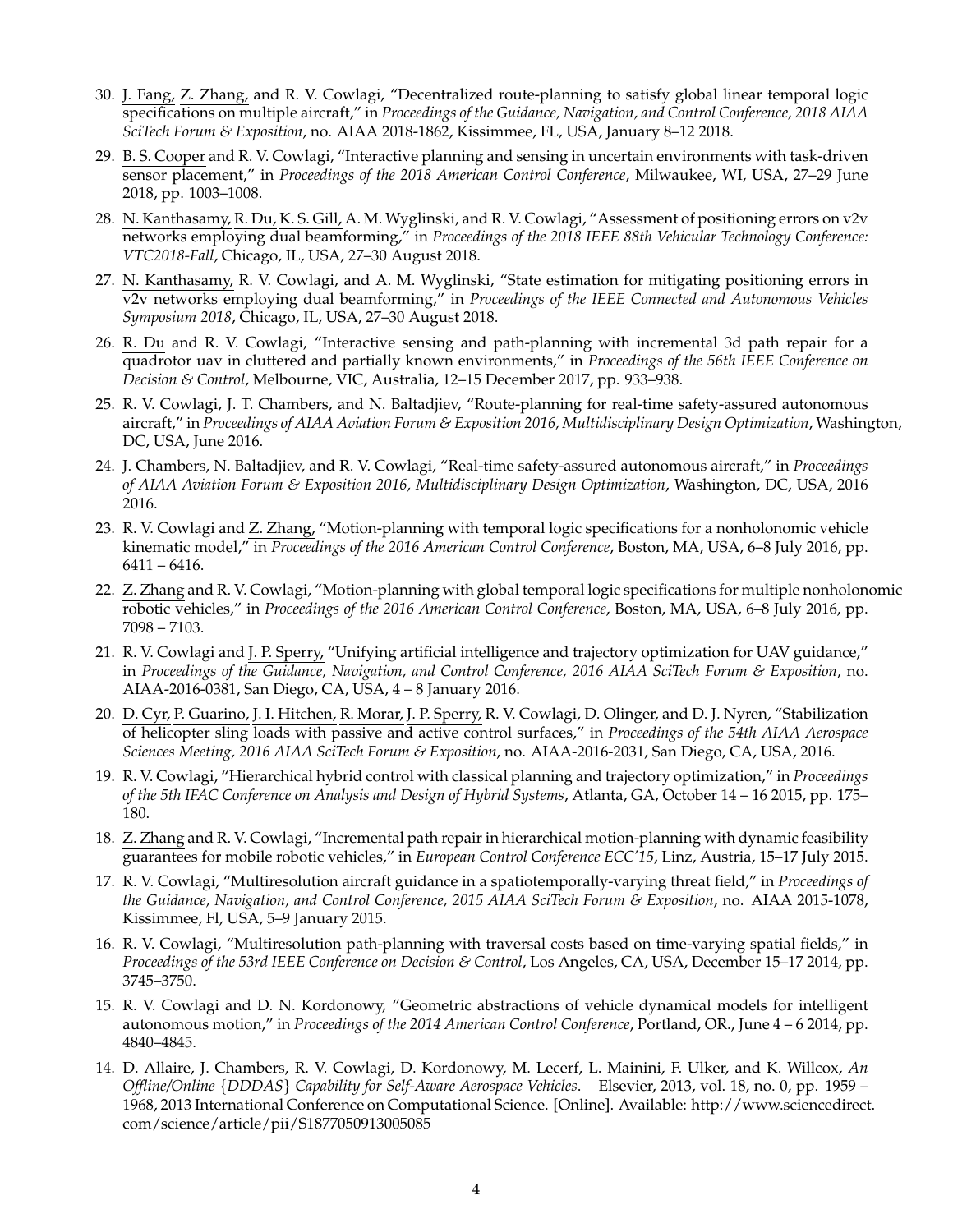- 13. J. H. Jeon, R. V. Cowlagi, S. C. Peters, S. Karaman, E. Frazzoli, P. Tsiotras, and K. Iagnemma, "Optimal motion planning with the half-car dynamical model for autonomous high-speed driving," in *Proceedings of the 2013 American Control Conference*, Washington, DC, USA, 17 – 19 Jun 2013.
- 12. D. N. Kordonowy, J. T. Chambers, and R. V. Cowlagi, "Contingency management for condition-aware unmanned aerial vehicles," in *Proceedings of the AIAA Infotech@Aerospace 2013 Conference*, Boston, MA, USA, 19 – 22 Aug 2013.
- 11. R. V. Cowlagi and P. Tsiotras, "Hierarchical motion planning with kinodynamic feasibility guarantees: Local trajectory planning via model predictive control," in *Proceedings of the 2012 IEEE International Conference on Robotics and Automation*, St. Paul, MN, USA, May 14–18 2012, pp. 4003–4008.
- 10. F. Alibay, V. Desaraju, R. V. Cowlagi, J. E. Duda, A. W. Johnson, and J. A. Hoffman, "Multi-vehicle lunar operations simulation using SEXTANT," in *Proceedings of the AIAA Space 2012 Conference & Exposition*, Pasadena, CA, USA, Sep 2012.
- 9. R. V. Cowlagi and P. Tsiotras, "Multi-resolution h-cost motion planning: A new framework for hierarchical motion planning for autonomous mobile vehicles," in *Proceedings of the IEEE/RSJ International Conference on Intelligent Robots & Systems IROS 2011*, San Francisco, CA, USA, 25–30 Sep 2011, pp. 3501–3506.
- 8. R. V. Cowlagi and P. Tsiotras, "On the existence and synthesis of curvature-bounded paths inside nonuniform rectangular channels," in *Proceedings of the 2010 American Control Conference*, Baltimore, MD, USA, 30 Jun – 2 Jul 2010, pp. 5382 – 5387.
- 7. R. V. Cowlagi and P. Tsiotras, "Kinematic feasibility guarantees in geometric path planning using historybased transition costs over cell decompositions," in *Proceedings of the 2010 American Control Conference*, Baltimore, MD, USA, 30 Jun – 2 Jul 2010, pp. 5388 – 5393.
- 6. R. V. Cowlagi and P. Tsiotras, "Multi-resolution path planning: Theoretical analysis, efficient implementation, and extensions for dynamic environments," in *Proceedings of the 49*th *IEEE Conference on Decision and Control*, Atlanta, GA, 15 – 17 Dec 2010.
- 5. R. V. Cowlagi and J. H. Saleh, *Coordinability and Consistency in Accident Causation and System Safety: Towards a Formal Foundation of Safety in Sociotechnical and Multilevel Systems*. London, United Kingdom: Taylor & Francis, 2010, pp. 1836–1844.
- 4. R. V. Cowlagi and P. Tsiotras, "Shortest distance problems in graphs using history-dependent transition costs with application to kinodynamic path planning," in *Proceedings of the 2009 American Control Conference*, St. Louis, MO, USA, 9 – 12 Jun 2009, pp. 414 – 419.
- 3. R. V. Cowlagi and P. Tsiotras, "Multiresolution path planning with wavelets: A local replanning approach," in *Proceedings of the 2008 American Control Conference*, Seattle, WA, USA, 11–13 Jun 2008, pp. 1220–1225.
- 2. R. V. Cowlagi and P. Tsiotras, "Beyond quadtrees: Cell decompositions for path planning using the wavelet transform," in *Proceedings of the 46th IEEE Conference on Decision and Control*, New Orleans, LA, 12–14 Dec 2007, pp. 1392–1397.
- 1. S. P. Bhat and R. V. Cowlagi, "Semi-global practical stability of periodic time-varying systems via averaging: A Lyapunov approach," in *Proceedings of the 45th IEEE Conference on Decision and Control*, San Diego, CA, USA, 13 – 15 Dec 2006, pp. 361–365.

#### **5c. Book Chapters**

1. B. S. Cooper and R. V. Cowlagi, "Dynamic Sensor-Actor Interactions for Path-Planning in a Threat Field." In: Blasch E., Ravela S., Aved A. (eds) *Handbook of Dynamic Data Driven Applications Systems,* 2018. Springer, Cham. https://doi.org/10.1007/978-3-319-95504-9 19

#### **5d. Publications at Non-Peer-Reviewed Venues**

- 2. B. S. Cooper and R. V. Cowlagi, "Dynamic sensor-actor interactions for path-planning in a threat field," in *Proceedings of the 1st International Conference on InfoSymbiotics / DDDAS*, Hartfod, CT, Aug 2016.
- 1. P. Tsiotras and R. V. Cowlagi, "Achieving increased mobility and autonomy for ground vehicles over rough terrain," in *Proceedings of the 26th Army Science Conference*, Orlando, FL, USA, 6–8 Dec 2008.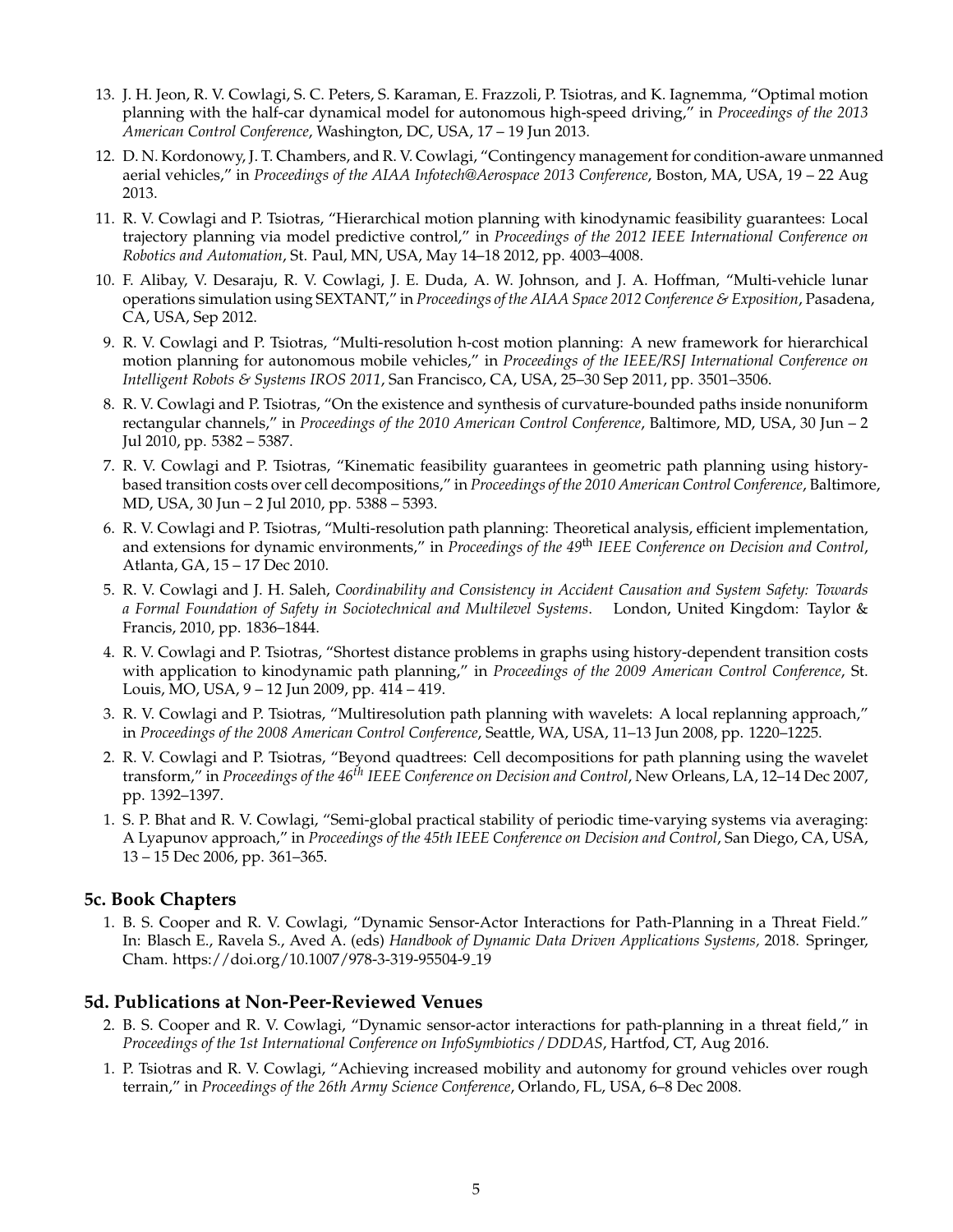### **6. Grants Awarded**

 $\sigma$ 

| <b>Project Title</b>                                                                                                                        | Agency       | <b>Amount Awarded</b> |        | Duration          | Collaborators             |                                            | Role and<br>Portion at WPI | <b>Students</b><br>Supported                |
|---------------------------------------------------------------------------------------------------------------------------------------------|--------------|-----------------------|--------|-------------------|---------------------------|--------------------------------------------|----------------------------|---------------------------------------------|
|                                                                                                                                             |              | To WPI                | Total  |                   | <b>WPI</b>                | Non-WPI                                    |                            |                                             |
| CPS: Breakthrough: Selective<br>Listening - Control for Connected<br>Autonomous Vehicles in Data-Rich<br>Environments                       | NSF-CPS      | \$425K                | \$425K | Apr. '17-Mar. '21 | A. Wyglinski<br>(ECE)     | $\overline{\phantom{0}}$                   | PI, 67%                    | R. Du<br>N. Kanthasamy                      |
| MRI: Development of an<br>Autonomous, Connected and<br>Data-Driven Vehicle for<br>Multi-Disciplinary Research and<br>Project-Based Learning | NSF-CNS      | \$300K                | \$300K | Oct. '16-Sep. '19 | X. Huang<br>(ECE, PI)     | -                                          | Co-PI                      | Y. Xiao                                     |
| NSF Student Travel Grant for IEEE<br>VTS Connected & Autonomous<br>Vehicles Summer School at WPI                                            | NSF-CNS      | \$5K                  | \$5K   | Jul. '16-Jun. '17 | A. Wyglinski<br>(ECE, PI) |                                            | Co-PI                      |                                             |
| Multiscale Dynamic Data-Driven<br>Guidance and Control for<br>Autonomous Vehicle Networks                                                   | <b>AFOSR</b> | \$360K                | \$360K | Jan. '17-Dec. '20 | $\overline{\phantom{0}}$  |                                            | PI, 100%                   | B. S. Cooper<br>J. Fang<br>C. L. St.Laurent |
| Real-time Safety-Assured<br>Autonomous Aircraft<br>SBIR Phase II - Option                                                                   | <b>USAF</b>  | \$83.5K               | \$250K | Feb. '17-Aug. '17 |                           | Aurora Flight<br>Sciences Corp.<br>(Prime) | PI, 100%                   | Z. Zhang                                    |
| Real-time Safety-Assured<br>Autonomous Aircraft<br>SBIR Phase II - Base                                                                     | <b>USAF</b>  | \$185K                | \$500K | Aug. '15-Feb. '17 |                           | Aurora Flight<br>Sciences Corp.<br>(Prime) | PI, 100%                   | Z. Zhang<br>R. Du<br>B. S. Cooper           |
| Real-time Safety-Assured<br>Autonomous Aircraft<br><b>SBIR Phase I</b>                                                                      | <b>USAF</b>  | \$37.4K               | \$150K | Jul. '14-Mar. '15 |                           | Aurora Flight<br>Sciences Corp.<br>(Prime) | PI, 100%                   | Z. Zhang                                    |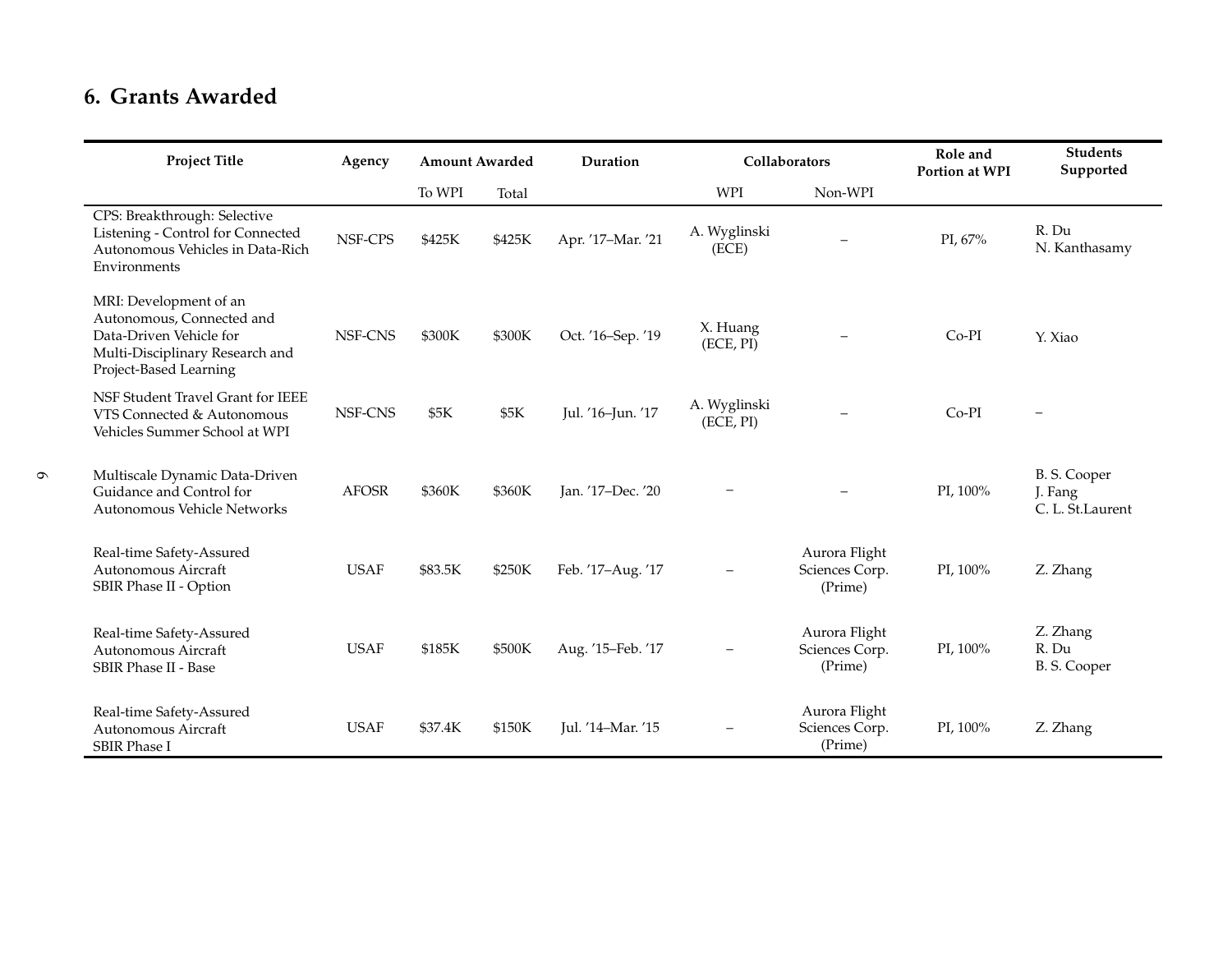# **7. Graduate Research Advised at WPI**

#### **7a. Ph.D. Dissertations**

| Student                                           |          | <b>Milestones</b> |                                    |                    | <b>Dissertation Title</b>                                                                                                                    |         | Products<br>Funding                  | Current<br><b>Status</b> |
|---------------------------------------------------|----------|-------------------|------------------------------------|--------------------|----------------------------------------------------------------------------------------------------------------------------------------------|---------|--------------------------------------|--------------------------|
|                                                   | Start    | Qual. Exam        | Proposal                           | Defence            |                                                                                                                                              |         |                                      |                          |
| Chase<br>St. Laurent (ME)                         | Aug. '17 | Jan. '19          | Oct. '20                           | Dec. '21<br>(exp.) | Multimodal Task-Driven Planning and Sensing<br>for an Agent in Uncertain Environments                                                        | 2CR     | <b>AFOSR</b>                         | Student                  |
| Nivetha<br>Kanthasamy<br>(ECE)                    | Aug. '17 | Aug. '18          | <b>TBD</b>                         | <b>TBD</b>         | <b>TBD</b>                                                                                                                                   | 3C      | <b>NSF</b>                           | Student                  |
| Ruixiang Du<br>(ME)                               | Sep. '15 | Apr. '16          | Discontinued due<br>to visa denial |                    |                                                                                                                                              | 2J, 2C  | <b>NSF</b>                           | Student                  |
| Jie Fang (ME)                                     | Aug. '15 | Apr. '16          | Sep. '17                           | Jun. '20           | Interactive Route-Planning And Mobile Sensing<br>With A Team Of Multiple Robotic Vehicles To<br>Satisfy Linear Temporal Logic Specifications | 2C, 1IR | <b>AFOSR</b>                         | Mathworks,<br>Inc.       |
| Benjamin<br>Cooper <sup>(Notes 2,3)</sup><br>(AE) | Jan. '15 | Apr. '15          | Jan. '17                           | Nov. '18           | Interactive Planning and Sensing for Aircraft in<br>Uncertain Environments with Spatiotemporally<br><b>Evolving Threats</b>                  | 2J, 3C  | AFOSR,<br><b>USAF</b><br><b>SBIR</b> | <b>BAE</b><br>Systems    |
| Zetian Zhang<br>(AE)                              | Aug. '13 | Apr. '14          | Apr. '16                           | Nov. '18           | Motion-Planning and Control of Autonomous<br>Vehicles to Satisfy Linear Temporal Logic<br>Specifications                                     | 3J, 5C  | <b>USAF</b><br><b>SBIR</b>           | Amazon,<br>Inc.          |

Note 1: Product mnemonic: **J** <sup>=</sup> peer-reviewed journal article, **<sup>C</sup>** <sup>=</sup> peer-reviewed conference paper, **<sup>R</sup>** <sup>=</sup> article/paper currently in review

Note 2: 2019 WPI Sigma Xi Outstanding Doctoral Dissertation Award

Note 3: First place in 2017 WPI Graduate Research Innovation Exchange (GRIE) graduate category

 $\blacktriangleright$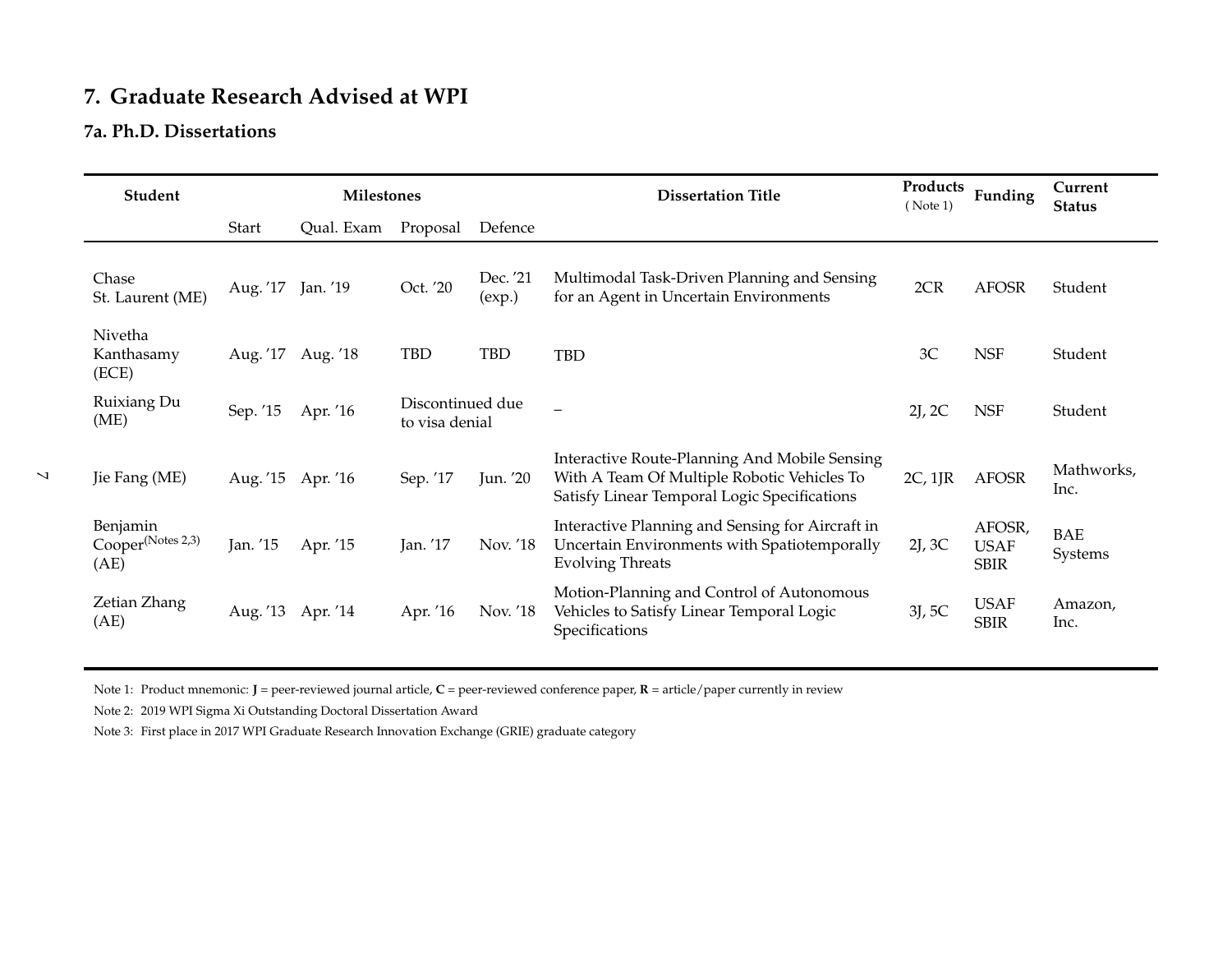#### **7b. M.S. Directed Research**

WPI-AE does not support M.S. theses. Instead, M.S. and dual-degree B.S./M.S. students partcipate in research via *directed research,* which is a fixed-duration (e.g., one or more semesters) activity for credit.

| Semester | <b>Students</b>                       | <b>Research Topics</b>                                       | Funding                  |
|----------|---------------------------------------|--------------------------------------------------------------|--------------------------|
| Fall '20 | Aleye Okhipo                          | Precision aerial delivery with thrusted parafoils            |                          |
|          | Yin Xiao                              | Trajectory planning for connected autonomous vehicles        | <b>NSF</b>               |
| Sum. '20 | Yin Xiao                              | Trajectory planning for connected autonomous vehicles        | <b>NSF</b>               |
|          | Rebecca C. Debski <sup>(Note 2)</sup> | Risk quantification for connected autonomous vehicles        | <b>NSF</b>               |
| Spr. '20 | Zachary J. Zolotarevsky               | Precision aerial delivery guidance for parafoils             |                          |
|          | Aleye Okhipo                          | Precision aerial delivery with thrusted parafoils            |                          |
|          | Yin Xiao                              | Trajectory planning for connected autonomous vehicles        |                          |
|          | Conor Blomquist                       | Small UAV experimental work                                  |                          |
|          | Brian M. Ferraroti                    | Small UAV experimental work                                  |                          |
| Fall '19 | Zachary J. Zolotarevsky               | Precision aerial delivery guidance for parafoils             |                          |
|          | Rebecca C. Debski                     | Precision aerial delivery guidance for parafoils             |                          |
|          | Evan R. Kelly                         | Trajectory planning for connected autonomous vehicles        |                          |
|          | John R. O'Neill                       | Trajectory planning for connected autonomous vehicles        |                          |
|          | Hao Wang                              | Trajectory planning for connected autonomous vehicles        |                          |
|          | Hanqing Zhang                         | Sensor placement and planning to satisfy LTL specifications  |                          |
|          | Yin Xiao                              | Intent estimation for connected autonomous vehicles          |                          |
|          | Brian M. Ferraroti                    | Small UAV experimental work                                  |                          |
| Sum. '19 | Zachary J. Zolotarevsky               | Precision aerial delivery guidance for parafoils             | <b>AFOSR</b>             |
|          | Evan R. Kelly                         | Trajectory planning for connected autonomous vehicles        | <b>NSF</b>               |
|          | John R. O'Neill                       | Trajectory planning for connected autonomous vehicles        | <b>NSF</b>               |
|          | Alan S. Olejnik                       | DoD applications of coupled sensor placement and planning    | $\qquad \qquad -$        |
| Spr. '19 | Nabeel J. Tokatli                     | Data-driven wind modeling for precision aerial delivery      |                          |
|          | Troy P. Bergeron                      | Precision aerial delivery guidance for parafoils             |                          |
|          | Heather L. Cummings                   | Optimal trajectory generation for differential flat systems  |                          |
|          | John R. O'Neill                       | Trajectory planning for connected autonomous vehicles        | <b>NSF</b>               |
|          | Zeel Shah                             | Sensor placement and planning in spatiotempral threat fields | $\overline{\phantom{m}}$ |
|          | Bailey M. Waterman                    | Coordinated UAV navigation                                   |                          |
|          | Yin Xiao                              | Experimental work                                            |                          |
| Fall '18 | Nabeel J. Tokatli                     | Data-driven wind modeling for precision aerial delivery      |                          |
|          | Troy P. Bergeron                      | Precision aerial delivery guidance for parafoils             |                          |
|          | Matias F. Campos                      | Kalman filter with delayed measurements                      |                          |
|          | Bailey M. Waterman                    | Coordinated UAV navigation                                   |                          |
| Spr. '18 | Matias F. Campos                      | Kalman filter with delayed measurements                      |                          |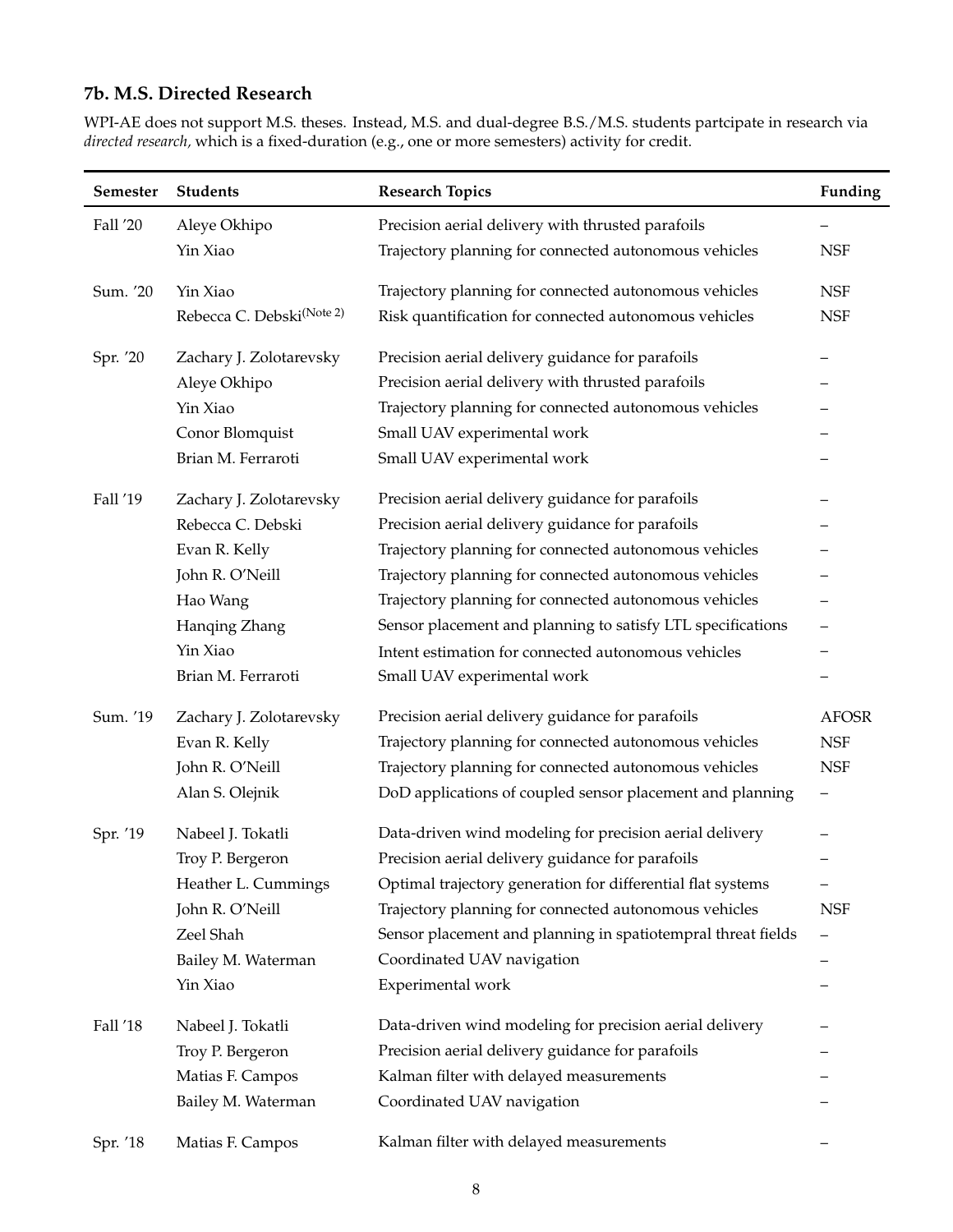|          | Tyler M. Weiss                       | Parafoil modeling and simulation                         |            |
|----------|--------------------------------------|----------------------------------------------------------|------------|
|          | Kevin J. Martin                      | Parafoil modeling literature review                      |            |
|          | Aaron M. Vien                        | Small UAV experimental work                              |            |
| Fall '17 | Spiridon Kasapis                     | Experimental work                                        |            |
|          |                                      |                                                          |            |
|          | Shreyash Shantha Kumar               | Traffic simulation literature review                     |            |
|          | Aaron M. Vien                        | Small UAV experimental work                              |            |
| Sum. '17 | Shreyash Shantha Kumar               | Traffic simulation literature review                     | <b>NSF</b> |
| Spr. '16 | James I. Hitchen                     | Sling load stabilization experiments                     |            |
|          | Joseph P. Sperry <sup>(Note 1)</sup> | UAV trajectory planning                                  |            |
|          | Thanacha Choopojcharoen              | Trajectory planning for LTL specifications               |            |
|          | Shanmuga P. Harikumar                | Trajectory planning for a robotic arm                    |            |
| Fall '15 | James I. Hitchen                     | Sling load stabilization experiments                     |            |
|          | Joseph P. Sperry                     | UAV trajectory planning                                  |            |
| Spr. '14 | Payam Razavi                         | Trajectory planning for LTL specifications               |            |
|          | Zhaolong Liu                         | Trajectory optimization for the half-car dynamical model |            |
|          | Jighjigh Tersoo-Ivase                | Helicopter sling load stabilization                      |            |
| Fall '13 | Payam Razavi                         | Trajectory planning for LTL specifications               |            |
|          | Jighjigh Tersoo-Ivase                | Experimental work                                        |            |

Note 1: Resultant publications: journal article [9], conference paper [21] in §[5](#page-1-0)

Note 2: Resultant publication: conference paper [37] in §[5](#page-1-0)

# **8. Professional Presentations**

- *U.S. Army Small Unmanned Aircraft Systems Technology Innovation Event,* U.S. Army Combat Capabilities Development Center-Soldier Center (CCDC); Virtual Conference; October 2020; host Mr. S. Nelson.
- *Department of Mechanical Engineering, Michigan State University,* East Lansing, MI, USA; October 2019; host Prof. S. Bopardikar.
- *Department of Mechanical Engineering, WPI,* host Prof. Y. Zheng.
- *Imperial College London, Department of Aeronautics,* South Kensington, London, UK; June 2018; host Prof. A. Paranjape.
- *Syracuse Research Corporation,* Syracuse, NY, USA; March 2018; host Dr. R. DelZoppo.
- *United Technologies Research Center,* East Hartford, CT, USA; February 2017; host Dr. S. Bopardikar.
- *Department of Mechanical and Aerospace Engineering, University at Buffalo: The State University of New York,* October 2016; host Prof. P. Singla.
- Robotics division at Laboratoire d'analyse et d'architecture des systèmes (LAAS-CNRS), Toulouse, France; July 2015, host Prof. T. Simeon.
- *IEEE VTS Connected and Autonomous Vehicles Summer School @ WPI,* July 2016; host Prof. A. M. Wyglinski.
- *SIAM Conference on Control and its Applications (CT15),* Paris, France; July 2015.
- *AFOSR Annual Young Investigators Research Program Meeting,* Washington, DC, USA; June 2015.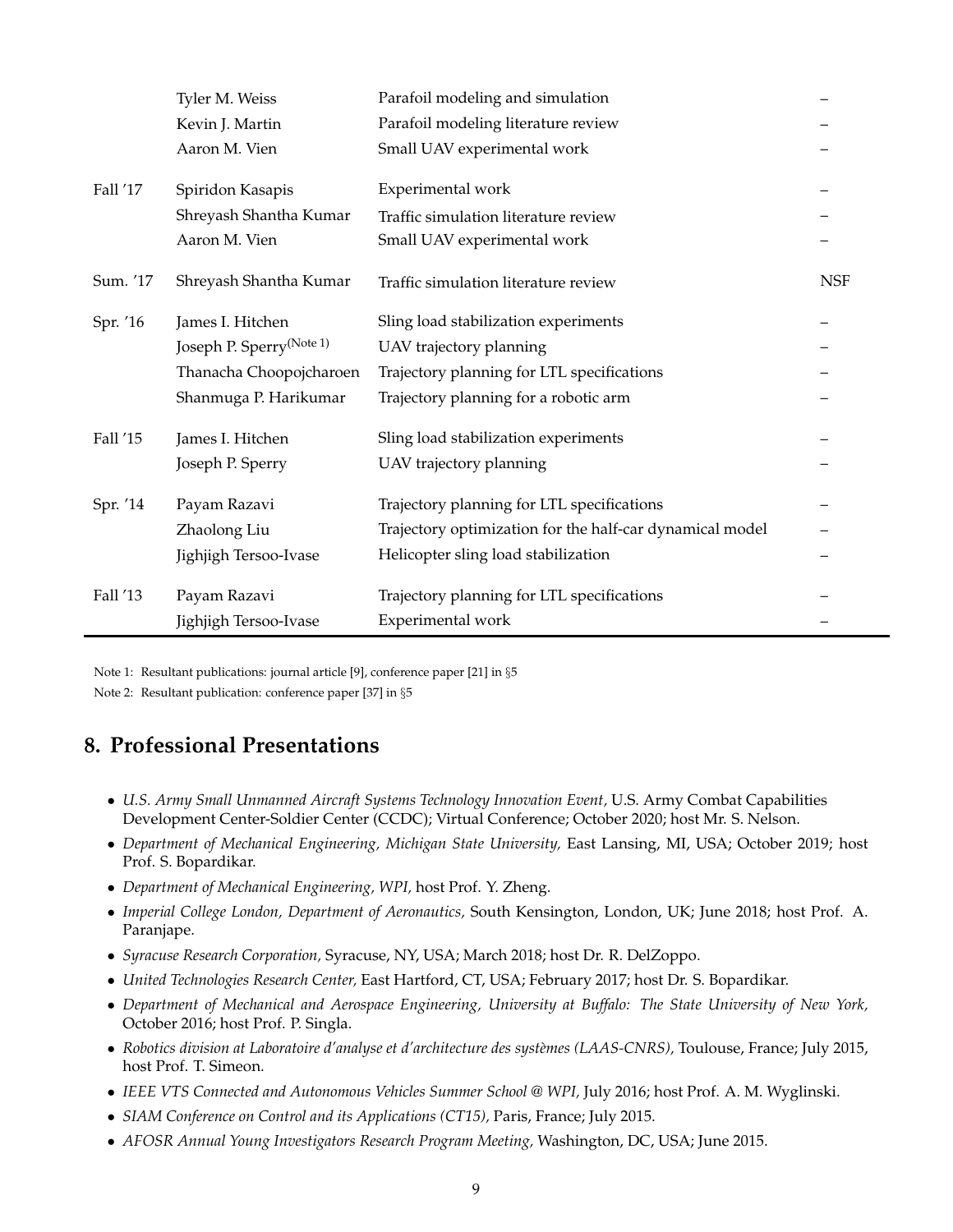- *Robotics Engineering Colloquium, WPI;* October 2014, host Prof. S. Chernova.
- *Department of Mechanical Engineering, Tufts University,* Medford, MA, USA; March 2014, host Prof. Jason Rife.
- *2nd NSF Workshop on Formal Composition of Motion Primitives,* Philadelphia, PA, USA; April 2013.
- *United Technologies Research Center,* East Hartford, CT, USA; April 2012, host Dr. S. Kannan.
- *Department of Mechanical Engineering and Materials Sciences,* Duke University, Durham, NC, USA; March 2012, host Prof. Devendra P. Garg.
- *Halliburton Research and Development Center,* Dallas, TX, USA; February 2012, host Dr. J. Dykstra.
- *Aurora Flight Sciences Corp., Research & Development Center,* Cambridge, MA, USA; February 2012, host Dr. J. Paduano.
- *Department of Mechanical Engineering, WPI,* Worcester, MA, USA; February 2012.
- *Robotics Section, Jet Propulsion Laboratory, California Institute of Technology,* Pasadena, CA, USA; February 2012, host Dr. R. Volpe.
- *Center for Systems and Control Engineering, Indian Institute of Technology Bombay,* Mumbai, India; January 2011, host Prof. R. Banavar.
- Presentations at many of the conference venues listed under the previous subsections titled *"Publications in Peer-Reviewed Conference Proceedings"* and *"Publications at Non-Peer-Reviewed Venues."* Since 2016, my students have presented at conferences whenever possible.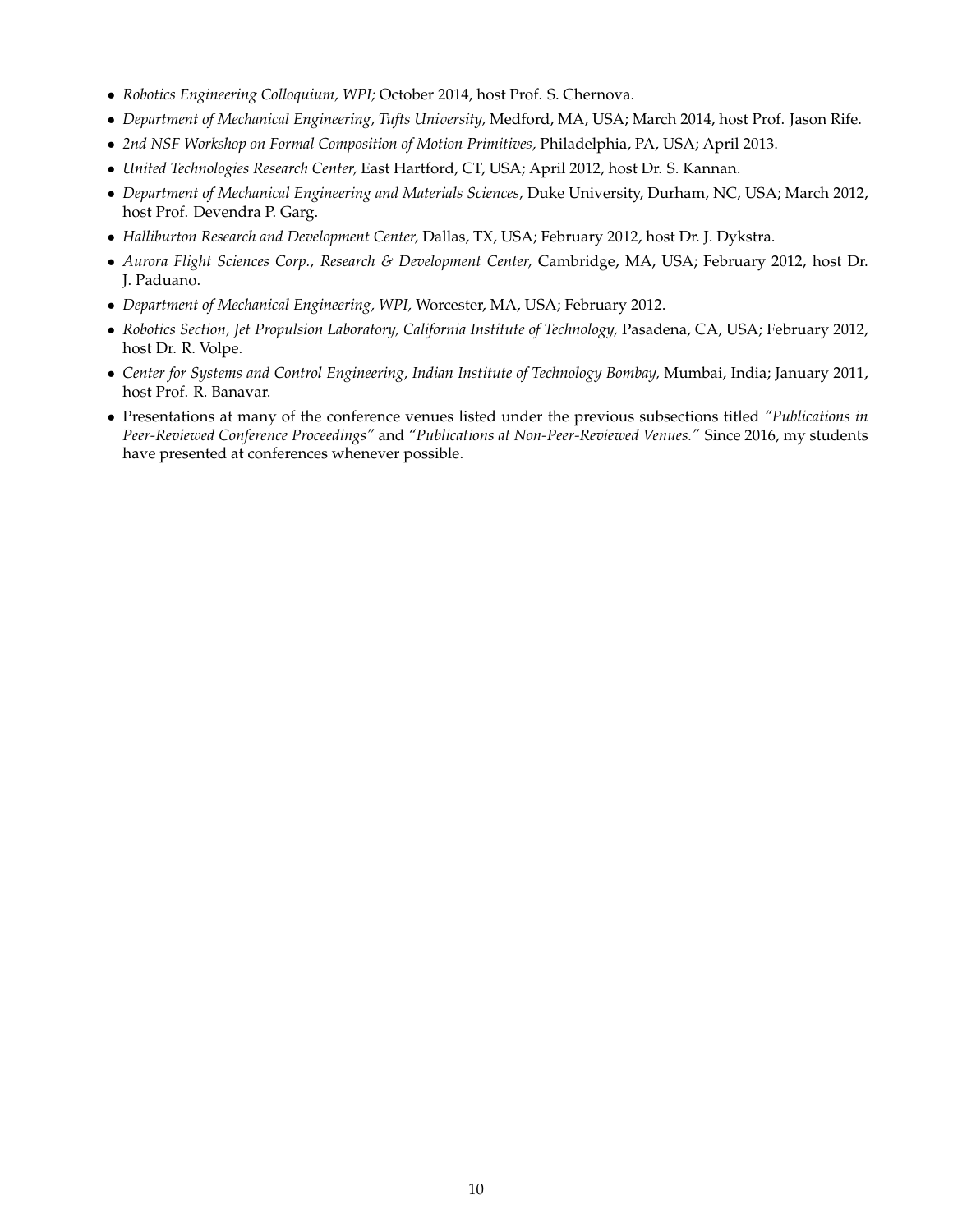# **9. Honors and Awards Related to Teaching**

- 2019 Romeo L. Moruzzi Young Faculty Award for Innovation in Undergraduate Education.
- 2019 Morgan-Worcester Award for Distinguished Instructorship.
- 2016 AIAA Region 1 Student Conference,  $2<sup>nd</sup>$  Prize in Team Category (as advisor): For the MQP titled *"Autonomous Quadrotor Navigation and Guidance."*
- 2014-15 Provost MQP Award in Aerospace Engineering (as co-advisor): For the project titled *"Active Control for Helicopter Sling Load Stabilization,"* co-advised with Prof. David J. Olinger (AE).
- 2014-15 Aerospace Engineering MQP Award (as advisor): For the project titled *"Autonomy Package for Unmanned Aerial Vehicles."*

# **10. Teaching Innovations at WPI**

- New graduate courses:
	- **–** *AE 5222 Optimal Control of Dynamical Systems –* Offered every alternate year since C-2015. When this course was introduced, it was the only course in WPI on the topic of optimal control.
	- **–** *AE 5224 Air Vehicle Dynamics and Control –* Offered every alternate year since C-2016.
- New undergraduate course:
	- **–** *AE 3713 Introduction to Aerospace Control Systems –* Offered every year since D-2020.
- Take-home experiments:
	- **–** Introduced and implemented the idea of providing students with kits with Arduino-based electronics to perform experiments in a flexible and personalized manner.
	- **–** Implemented in *AE 4733* since A-2015.
	- **–** Implemented in *AE/ME 3703* in D-2019.
- Developed textbook-style lecture notes spanning three courses: *AE 3713, AE 4733,* and *AE 4723.*

# **11. Courses Taught at WPI**

- AE/ME 3703: Introduction to Control of Dynamical Systems
- AE 3713: Introduction to Aerospace Control Systems
- AE 4733: Guidance, Navigation, and Communications
- AE 4723: Aircraft Dynamics and Control
- AE 5222: Optimal Control of Dynamical Systems
- AE 5224: Air Vehicle Dynamics and Control

Data for the following questions on the WPI student course evaluation form are provided below:

- **Q1.** Overall rating of the quality of the course (scale of  $1 5$ ).
- **Q2.** Overall rating of the instructor's teaching (scale of 1 5).
- **Q7 (previously Q9).** Amount learned from the course (scale of 1 5).
- **Q19 (previously Q26B).** Total hours/week spent on coursework *outside* of scheduled lecture hours. Data provided in the tables below indicates the number of responses that indicated more than 10hrs per week.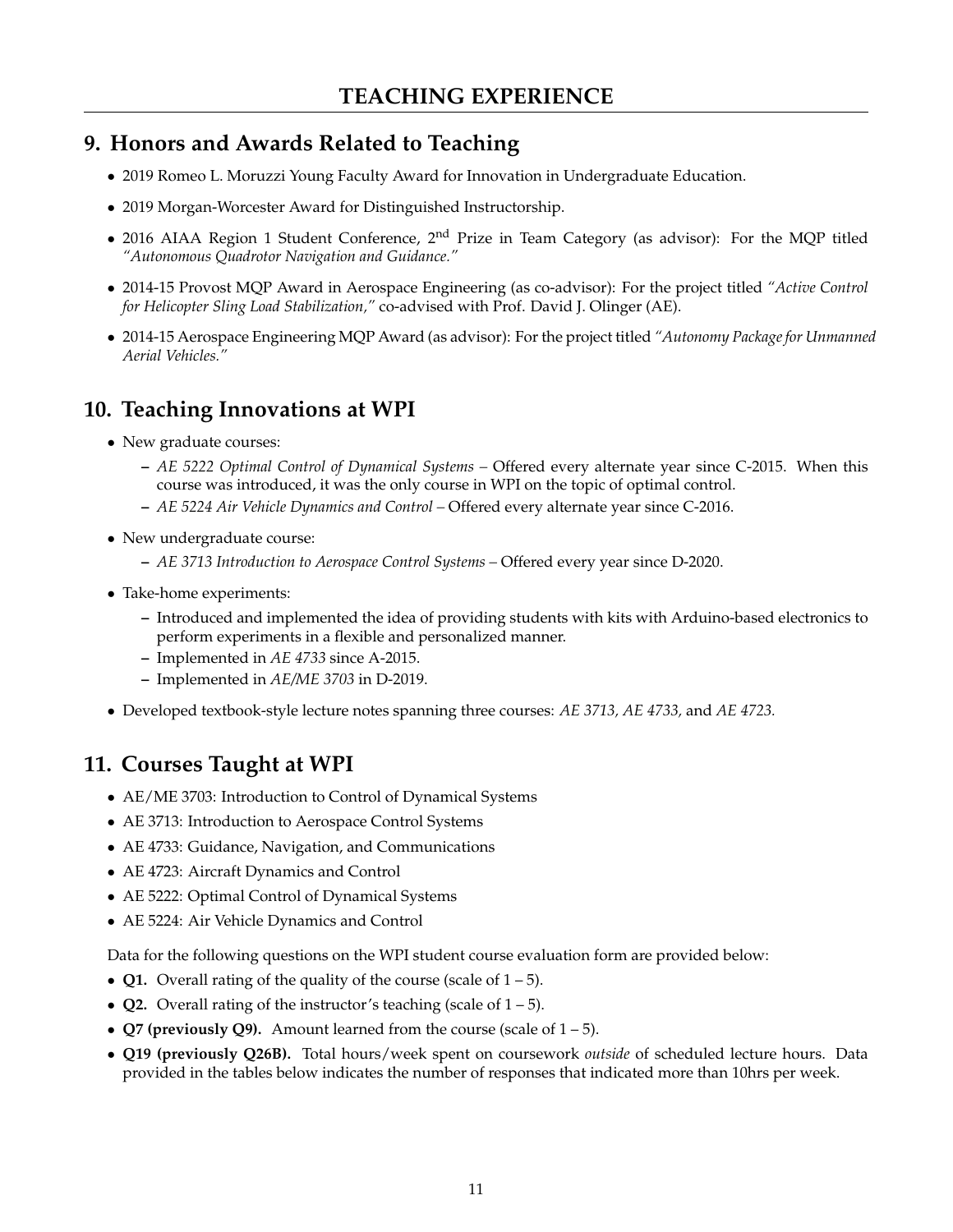| Term offered         | #Enrolled | Mean O1 | Mean O2 | Mean O7 | Q19 | #Responses |
|----------------------|-----------|---------|---------|---------|-----|------------|
| A-term 2013 (Note 1) | 40        | 3.74    | 3.86    | 3.59    | 19  | 32         |
| A-term 2014          | 48        | 4.30    | 4.53    | 4.40    | 26  | 43         |
| A-term 2015          | 45        | 4.18    | 4.26    | 4.15    | 29  | 38         |
| A-term 2016          | 55        | 4.67    | 4.78    | 4.59    | 38  | 54         |
| A-term 2017          | 50        | 4.73    | 4.82    | 4.82    | 30  | 45         |
| A-term 2018          | 54        | 4.73    | 4.80    | 4.48    | 17  | 30         |
| A-term 2019          | 63        | 4.51    | 4.71    | 4.26    | 31  | 41         |
| A-term 2020 (Note 2) | 64        | 4.24    | 4.28    | 4.43    | 15  | 21         |

AE 4733: Guidance, Navigation, and Communications

Note 1: Cross-listed as AE/ME 4733; data shown here are for both sections combined.

Note 2: Remote course delivery due to COVID-19-related campus restrictions.

| Term offered       | # Enrolled | Mean O1 | Mean Q <sub>2</sub> Mean Q <sub>7</sub> |      | O <sub>19</sub> | <b>#Responses</b> |
|--------------------|------------|---------|-----------------------------------------|------|-----------------|-------------------|
| <b>B-term 2015</b> | 31         | 4.38    | 4.58                                    | 4.42 | 12              | 26                |
| <b>B-term 2016</b> | 38         | 4.83    | 4.92                                    | 4.80 | 20              | 36                |
| <b>B-term 2017</b> | 49         | 4.68    | 4.78                                    | 4.68 | 23              | 37                |
| <b>B-term 2018</b> | 52         | 4.72    | 4.86                                    | 4.64 | 18              | 36                |
| C-term 2020        | 77         | 4.92    | 4.88                                    | 4.68 | 12              | 25                |

AE 4723: Aircraft Dynamics and Control

|                        | $111.0444$ . Optimal component of $11.041$ |      |      |      |     |            |
|------------------------|--------------------------------------------|------|------|------|-----|------------|
| Term offered           | # Enrolled Mean Q1 Mean Q2 Mean Q7         |      |      |      | Q19 | #Responses |
| C-term $2015$ (Note 1) | 17                                         | 4.69 | 5.00 | 4.69 |     | 13         |
| D-term $2017$ (Note 2) | 48                                         | 4.88 | 4.84 | 4.66 | 26  | 32         |
| D-term 2019            | 33                                         | 4.87 | 4.93 | 4.80 | 13  | 15         |

AE 5222: Optimal Control of Dynamical Systems

Note 1: Cross-listed as AE/ME 5222; data are for both sections combined.

Note 2: Online and in-class sections; data are for both sections combined.

|                        |                                    |      | <i>THE ULL I</i> THE VEHICLE D VIRHING RHA COMMOT |      |                 |                   |
|------------------------|------------------------------------|------|---------------------------------------------------|------|-----------------|-------------------|
| Term offered           | # Enrolled Mean Q1 Mean Q2 Mean Q7 |      |                                                   |      | O <sub>19</sub> | <b>#Responses</b> |
| C-term $2016$ (Note 1) | 23                                 | 4.29 | 4.57                                              | 4.25 |                 | 14                |
| C-term $2018$ (Note 2) | 20                                 | 4.40 | 4.47                                              | 4.27 | 10              | 15.               |
| C-term $2018$ (Note 2) | 24                                 | 4.50 | 4.50                                              | 4.87 | 5               |                   |

AE 5224: Air Vehicle Dynamics and Control

Note 1: Cross-listed as AE/ME 5224, with online and in-class sections for each; data are for all four sections combined. Note 2: Online and in-class sections; data are for both sections combined.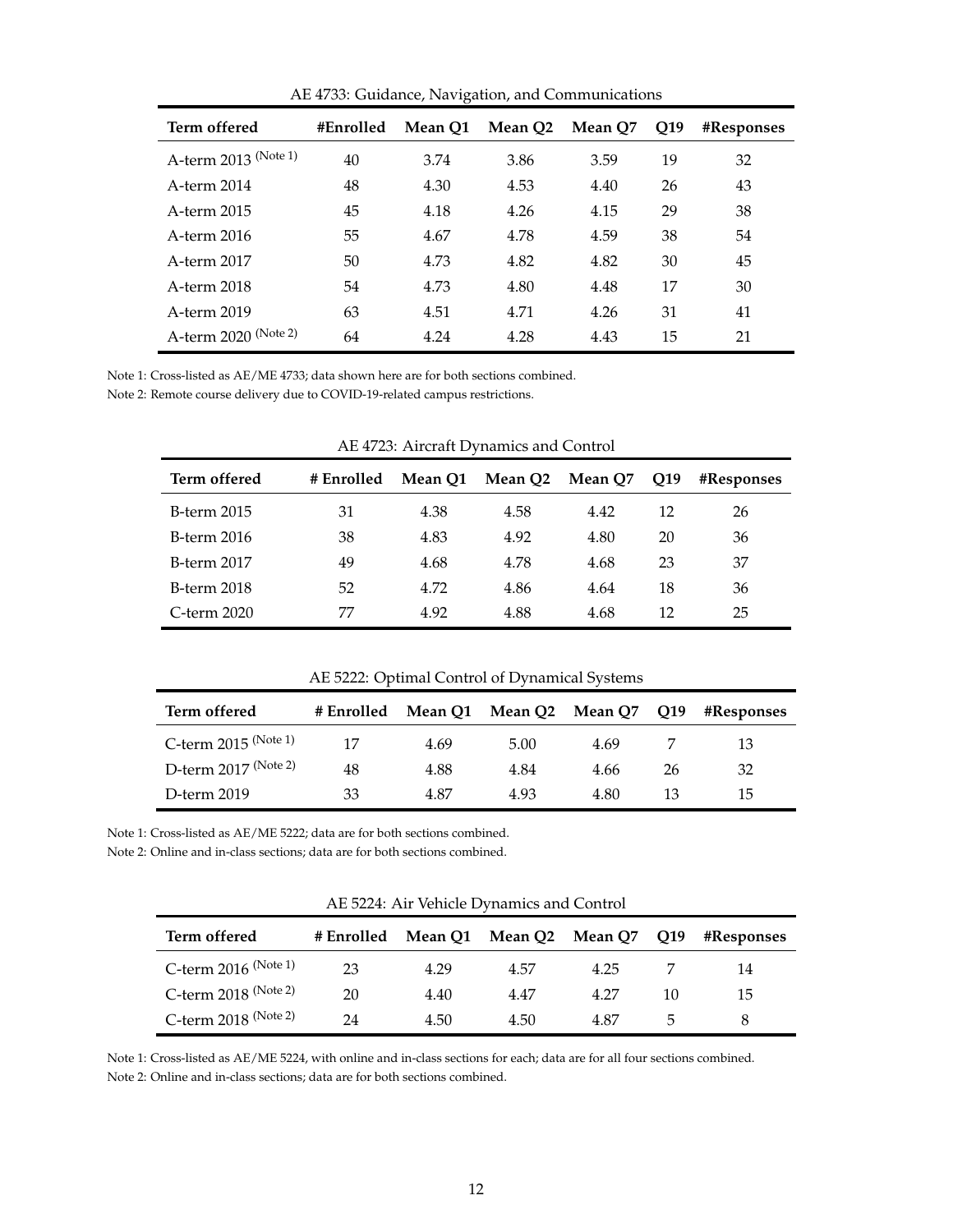| Term offered         | # Enrolled |      | Mean Q1 Mean Q2 Mean Q7 Q19 |      |    | #Responses |
|----------------------|------------|------|-----------------------------|------|----|------------|
| B-term $2013$ (Note) | 43         | 3.38 | 3.88                        | 3.57 | 14 | 35         |
| D-term $2019$ (Note) | 57         | 4.69 | 4.84                        | 4.56 | 20 | 32         |

AE/ME 3703: Introduction to Control of Dynamical Systems

Note: Cross-listed as AE/ME 3703; data are for both sections combined.

| AE 3713: Introduction to Aerospace Control Systems |    |      |      |      |  |                                                   |  |  |
|----------------------------------------------------|----|------|------|------|--|---------------------------------------------------|--|--|
| Term offered                                       |    |      |      |      |  | # Enrolled Mean Q1 Mean Q2 Mean Q7 Q19 #Responses |  |  |
| D-term 2020 <sup>(Note)</sup>                      | 68 | 4.16 | 4.40 | 4.24 |  | 25                                                |  |  |

Note: Remote course delivery due to COVID-19-related campus restrictions.

# **12. Undergraduate Projects Advised at WPI**

#### **12a. Interactive Qualifying Projects**

The Interactive Qualifying Project (IQP) is a 1-unit (6-credit) mandatory component of the WPI undergraduate curriculum. An IQP addresses a sociotechnical topic not necessarily related to the students' major degree. Students typically complete the IQP in their junior year.

| <b>Project Title</b>                             | Students and co-advisors (italicized)                                                          | Year    |
|--------------------------------------------------|------------------------------------------------------------------------------------------------|---------|
| On the Societal Impact of<br>Self-Driving Trucks | Eliot Fine (ECE), Justin Harris (ME),<br>Dylan Murray (BUS)<br>Prof. Alexander Wyglinski (ECE) | 2017-18 |

#### **12b. Major Qualifying Projects**

The Major Qualifying Project (MQP) is a 1-unit (6-credit) mandatory component of the WPI undergraduate curriculum. An MQP addresses an engineering topic within the students' major degree. Students typically complete the MQP in their senior year. All MQPs are advised by faculty affiliated with the students' major degree program.

| <b>Project Title</b>                               | Students and co-advisors (italicized)                                                                                                                                                               | Year    |
|----------------------------------------------------|-----------------------------------------------------------------------------------------------------------------------------------------------------------------------------------------------------|---------|
| Long-Range Precision Aerial<br>Delivery System     | Terrance Cooper, Thierry de Crespigny, Scott D'Attilio,<br>Rebecca Debski, Christopher Ferrari, Kiernan Joyce,<br>William Schwend, Mackenzie Warren<br>Sponsored by CCDC Soldier Center, Natick, MA | 2020-21 |
| Quad-plane Design for<br>Autonomous Cargo Delivery | Duncan H. Driscoll, Brian M. Ferrarotti, Jason I. Karlin,<br>Rushab D. Patil                                                                                                                        | 2019-20 |
| 3D Swarm Construction                              | Cameron A. Collins, Josue Contreras Albuja, Neel Dhanaraj,<br>Hannan Liang, Trevor A. Lizzo, Caleb T. Wagner,<br>Profs. Carlo Pinciroli* (RBE), Xinming Huang (ECE), and<br>Gregory Lewin (RBE)     | 2019-20 |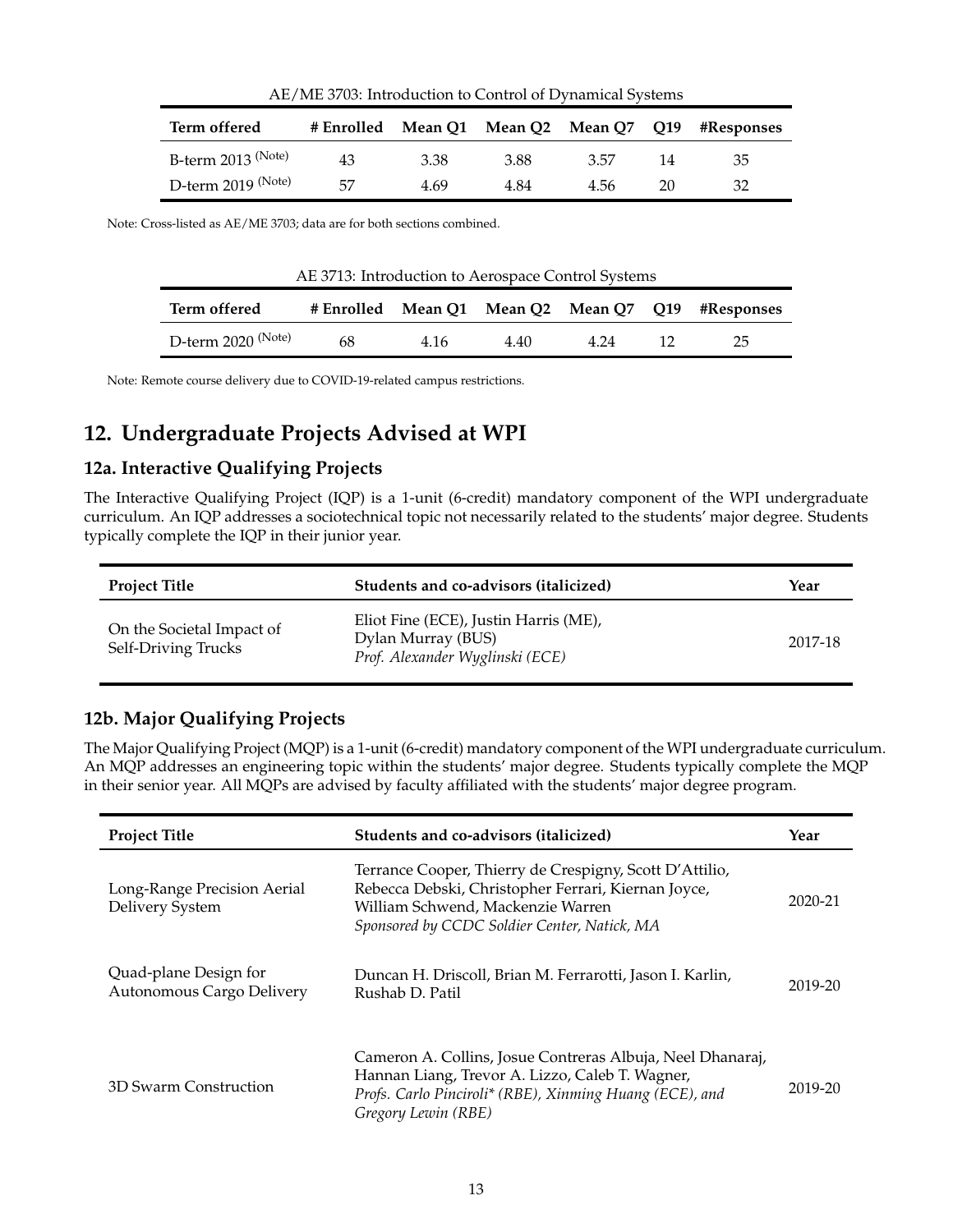| Vertical Take-off and Landing<br>Autonomous Aircraft Design               | Quintin Barker, Troy P. Bergeron, Jacob A. Goldsberry,<br>Romelle Jack, Benjamin H. Pasculano, Bailey M. Waterman,<br>Tyler M. Weiss, Zachary J. Zolotarevsky<br>Prof. David J. Olinger                                  | 2018-19 |
|---------------------------------------------------------------------------|--------------------------------------------------------------------------------------------------------------------------------------------------------------------------------------------------------------------------|---------|
| Design of an MAV for the 2019<br><b>SAE Aero Design Competition</b>       | Diana D. Celaj, Heather L. Cummings, Nicholas J. Cunha,<br>Adam J. Frewin, Zachary C. Hearl, Nicholas J. Manos,<br>Michael A. Oswald, Amelia B. Wilson<br>Prof. David J. Olinger*                                        | 2018-19 |
| Remote Control Aircraft for SAE<br>Aero Design West Competition           | Ryan Capozzi, Emily Chretien, Shintaro Clanton,<br>Elio Daci, Timothy Jones, Andrew Libby,<br>Stephen Peccerillo, Blake Rice, John Russell,<br>Kamyar Sajjadi, Clifford Smith, Nabeel Tokatli<br>Prof. David J. Olinger* | 2017-18 |
| <b>Interactive Sensing and Planning</b><br>(Note 1)                       | Roger Aiuidi, Augustine Kelty, Maria Sierra Rossi,<br>Mary Vierling, Rose Whittle, Thomas Stilwell                                                                                                                       | 2017-18 |
| Plume Analysis and Detection                                              | Eric D Fast, Stephen M Harnais, Ryan M Wiesenberg<br>Profs. Michael Demetriou* and Nikolaos Gatsonis                                                                                                                     | 2016-17 |
| Coordinated Quadrotor<br><b>Unmanned Aerial Vehicles</b>                  | Nicholas Green, Jonathan Griffin,<br>Christopher Mastrangelo, Keith Rockwood, Aaron Vien                                                                                                                                 | 2016-17 |
| Classroom Experiment in<br>Longitudinal Stability and<br>Control          | Zachary Edelman, Victor Levorse,<br>Brendan Sullivan, Zachary Wingerter<br>Prof. David J. Olinger                                                                                                                        | 2016-17 |
| Autonomous Quadrotor<br>Navigation and Guidance (Note 2)                  | Jonathan Blythe, Krzysztof Borowicz, Alyssa Hollander                                                                                                                                                                    | 2015-16 |
| Heterogeneous Network of<br>Autonomous Vehicles                           | Binxin Liu, David Moore, Dylan Shields,<br>Prof. Michael A. Demetriou                                                                                                                                                    | 2015-16 |
| <b>Active Control for Helicopter</b><br>Sling Load Stabilization (Note 3) | Joseph Sperry, Dusty Cyr, Radu Morar,<br>Prof. David J. Olinger<br>Sponsored by CCDC Soldier Center, Natick, MA                                                                                                          | 2014-15 |
| Passive Control for Helicopter<br>Sling Load Stabilization                | James Hitchen, Peter Guarino, Wesley Morawiec,<br>Prof. David J. Olinger*<br>Sponsored by CCDC Soldier Center, Natick, MA                                                                                                | 2014-15 |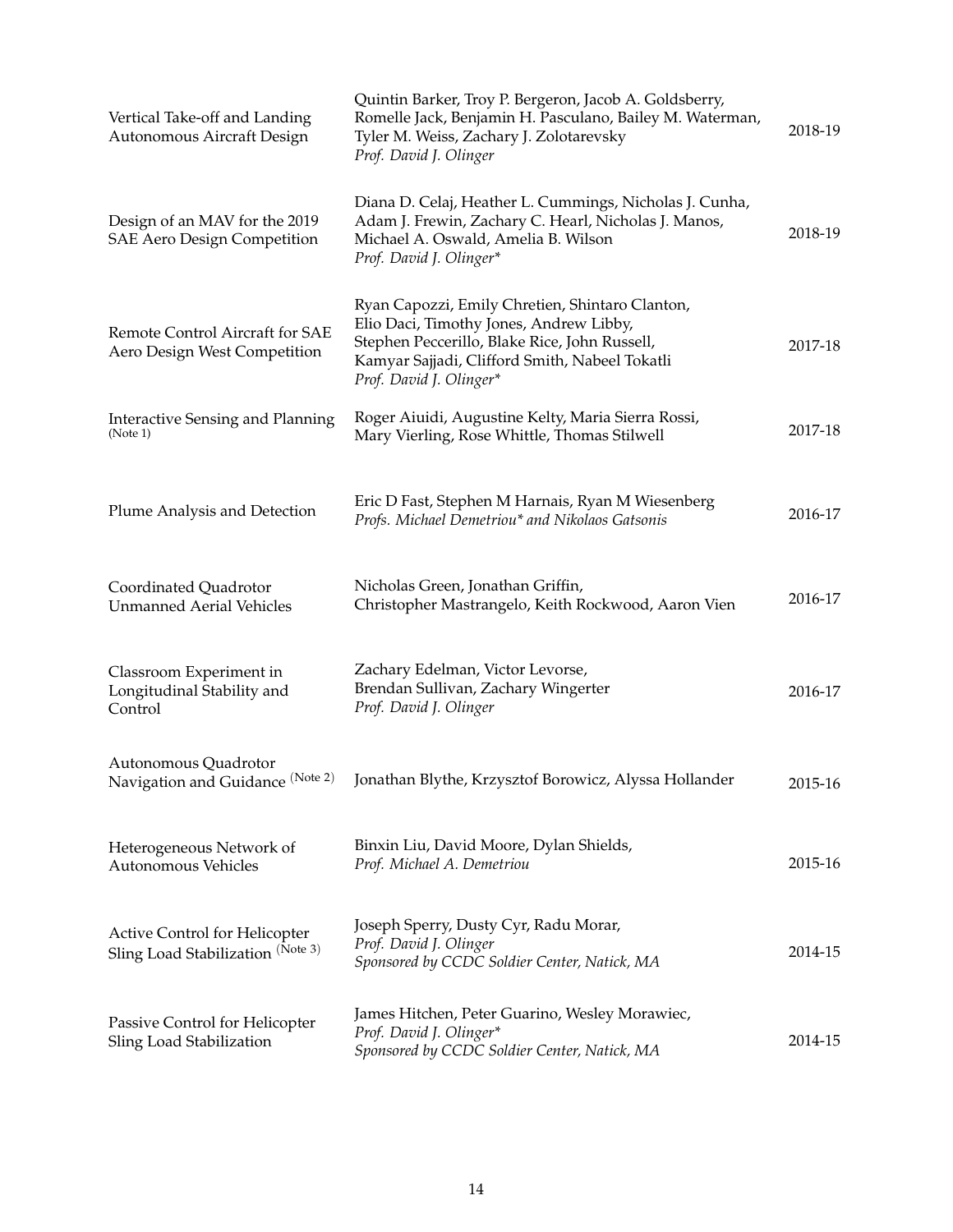| Vision-based Obstacle Avoidance<br>for Small UAVs (Note 4) | Sam Friedman, Cy Ketchum, Kevin Hancock | 2014-15 |
|------------------------------------------------------------|-----------------------------------------|---------|
|                                                            |                                         |         |

| Landing Platform Deck | Travis Austin, Gabriel Diaz, Zhaolong Li | 2013-14 |
|-----------------------|------------------------------------------|---------|
|                       | Prof. Michael A. Demetriou*              |         |

\* Main advisor for the project.

Note 1: Honorable mention for Aerospace Engineering MQP award, 2017-18.

Note 2: Winner of 2nd prize, Team Category, *2016 AIAA Region 1 Student Conference,* April 22-23, Worcester, MA.

Note 3: Winner of the Provost MQP Award in Aerospace Engineering, 2014-15. This MQP resulted in a conference paper published and presented at the *AIAA SciTech 2016* conference, San Diego, CA.

Note 4: Winner of the Aerospace Engineering MQP award, 2014-15.

#### **12c. Summer Undergradate Research Fellowship**

WPI offers a stipend to selected undergraduate students to conduct research during the summer under the Early Research Experience in E-Term (EREE) program, formerly known as the Summer Undergraduate Research Fellowship (SURF) program.

| Student                                                         | Year | Research Topic                                                                                |
|-----------------------------------------------------------------|------|-----------------------------------------------------------------------------------------------|
| Jonathan C. Griffin <sup>(Note 1)</sup> 2016 UAV route guidance |      |                                                                                               |
| Joseph P. Sperry                                                | 2014 | Trajectory tracking for an autonomous aircraft in an urban<br>environment using sonar sensors |

Note 1: Resultant publication: journal article [9] in §[5](#page-1-0)

## **13. Independent Studies Conducted at WPI**

| Term     | Number of students | <b>Equivalent course</b>                             |
|----------|--------------------|------------------------------------------------------|
| D-2020   | 4                  | AE 4733 Guidance, Navigation, and Communications     |
| B-2019   |                    | AE 4733 Guidance, Navigation, and Communications     |
| D-2019   |                    | AE 3703 Introduction to Control of Dynamical Systems |
| B-2016   |                    | RBE 3000-level capstone experience                   |
| $D-2016$ |                    | ME 5000 Applied Analytical Methods in Engineering    |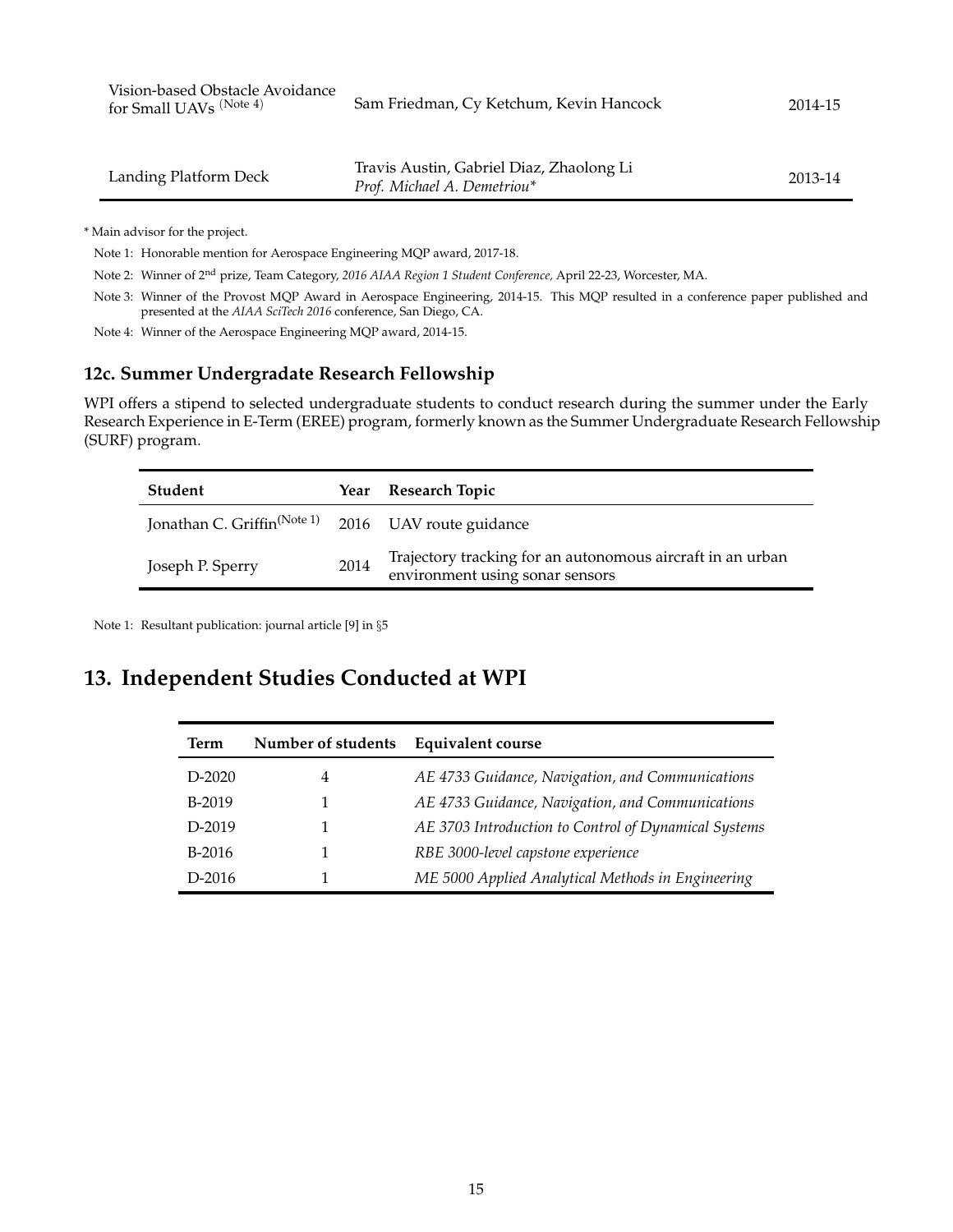## **14. Editorial and Referee Activities**

- **Associate Editor,** IEEE Control Systems Society Conference Editorial Board, 2015 present
- **Associate Editor,** *Aerospace Science and Technology* by Elsevier, 2014 17; 2019 –
- **Associate Editor,** *ASME Journal of Autonomous Vehicles and Systems,* 2019 –
- **Associate Editor,** AIAA Guidance, Navigation, and Control Conference, 2015–
- **Track Co-Chair,** Uncertainty Quantification track, 2021 AIAA Guidance, Navigation, and Control Conference (virtual conference)
- **Track Co-Chair,** Distributed and Cooperative Systems track, 2019 AIAA Guidance, Navigation, and Control Conference, San Diego, CA, USA
- **Technical Program Committee Member,** 2018 IEEE Connected and Autonomous Vehicles Symposium, Chicago, IL, USA
- **Technical Program Committee Member,** 2016 American Control Conference, Boston, MA, USA
- **Reviewer for multiple journals including:**

IEEE Trans. Robotics; IEEE Trans. Automatic Control; Robotics & Automation Letters; IEEE Trans. Industrial Electronics; J. Guidance, Control, and Dynamics; Aerospace Science and Technology; European J. Control; Automatica; IEEE Trans. Automation Science & Engineering; Robotics and Autonomous Systems; The Aeronautical Journal; ASME J. Dynamic Systems, Measurement, and Control; Nuclear Engineering & Technology; Risk Analysis

• **Reviewer for multiple conferences including** (all annual): American Control Conference; IEEE Conference on Decision and Control; IEEE International Conference on Robotics and Automation; IEEE/RSJ International Conference on Intelligent Robots and Systems; European Control Conference

## **15. Department and University**

- WPI Board of Trustees Information Technology Task Force (2020 21)
- WPI Committee on Academic Operations (2019 22)
- WPI Committee on Information Technology Policy (2019 22)
- Undergraduate Committee, Aerospace Engineering Program (2016 20).
- Graduate Committee, Aerospace Engineering Program (2014 16).
- Graduate Committee, Department of Mechanical Engineering (2013 17).
- Organizer of ME Graduate Seminar (2013 15).
- Organizer of AE Graduate Seminar (2015 16).
- Aerospace Engineering Program Committee (2013 14).
- WPI Graduate Research Innovation Exchange (GRIE) competition: lead judge 2017 (Robotics & Cyberphysical Systems category); judge 2014 – 2016.
- Thesis or Dissertation Committee Member:
	- 11. Qiqiang Hou, ECE Ph.D. student; advisor Prof. A. Clark.
	- 10. Calder Phillips-Grafflin, RBE Ph.D. student; advisor Prof. D. Berenson.
	- 9. Dmitry Sinyukov, RBE Ph.D. student; advisor Prof. T. Padir.
	- 8. Tatiana Egorova, AE Ph.D. student; advisor Prof. N. A. Gatsonis.
	- 7. Mahdi Heydari, ME Ph.D. student; advisor Prof. M. A. Demetriou.
	- 6. Fahad Khan, ME Ph.D. student; advisor Prof. B. Savilonis.
	- 5. Ryan Fredette, AE M.S. student; advisor Prof. D. J. Olinger.
	- 4. Xiaoran Chen, ME M.S. student; advisor Prof. C. Furlong-Vazquez.